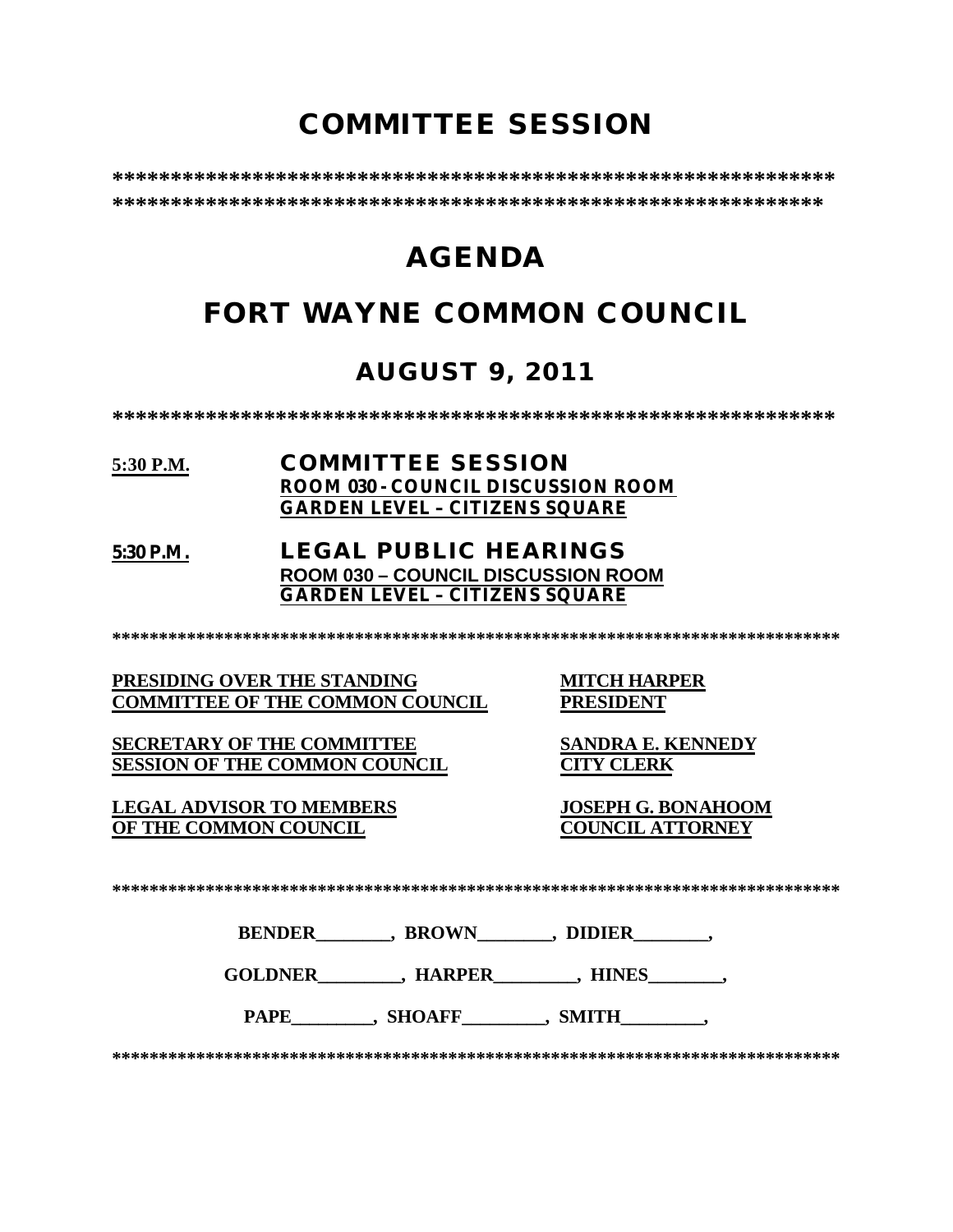**\*\*\*\*\*\*\*\*\*\*\*\*\*\*\*\*\*\*\*\*\*\*\*\*\*\*\*\*\*\*\*\*\*\*\*\*\*\*\*\*\*\*\*\*\*\*\*\*\*\*\*\*\*\*\*\*\*\*\*\*\*\*\*\*\*\*\*\*\*\*\*\*\*\*\*\*\*\***

# **ORDER OF THE AGENDA**

**\*\*\*\*\*\*\*\*\*\*\*\*\*\*\*\*\*\*\*\*\*\*\*\*\*\*\*\*\*\*\*\*\*\*\*\*\*\*\*\*\*\*\*\*\*\*\*\*\*\*\*\*\*\*\*\*\*\*\*\*\*\*\*\*\*\*\*\*\*\*\*\*\*\*\*\*\*\***

## **1. ROLL CALL**

## **2. ADOPTION OF THE AGENDA**

- **3. LEGAL PUBLIC HEARINGS PAGES 3 AND 4**
- **4. DISCUSSION OF PENDING ORDINANCES AND RESOLUTIONS – PAGES 5 AND 6**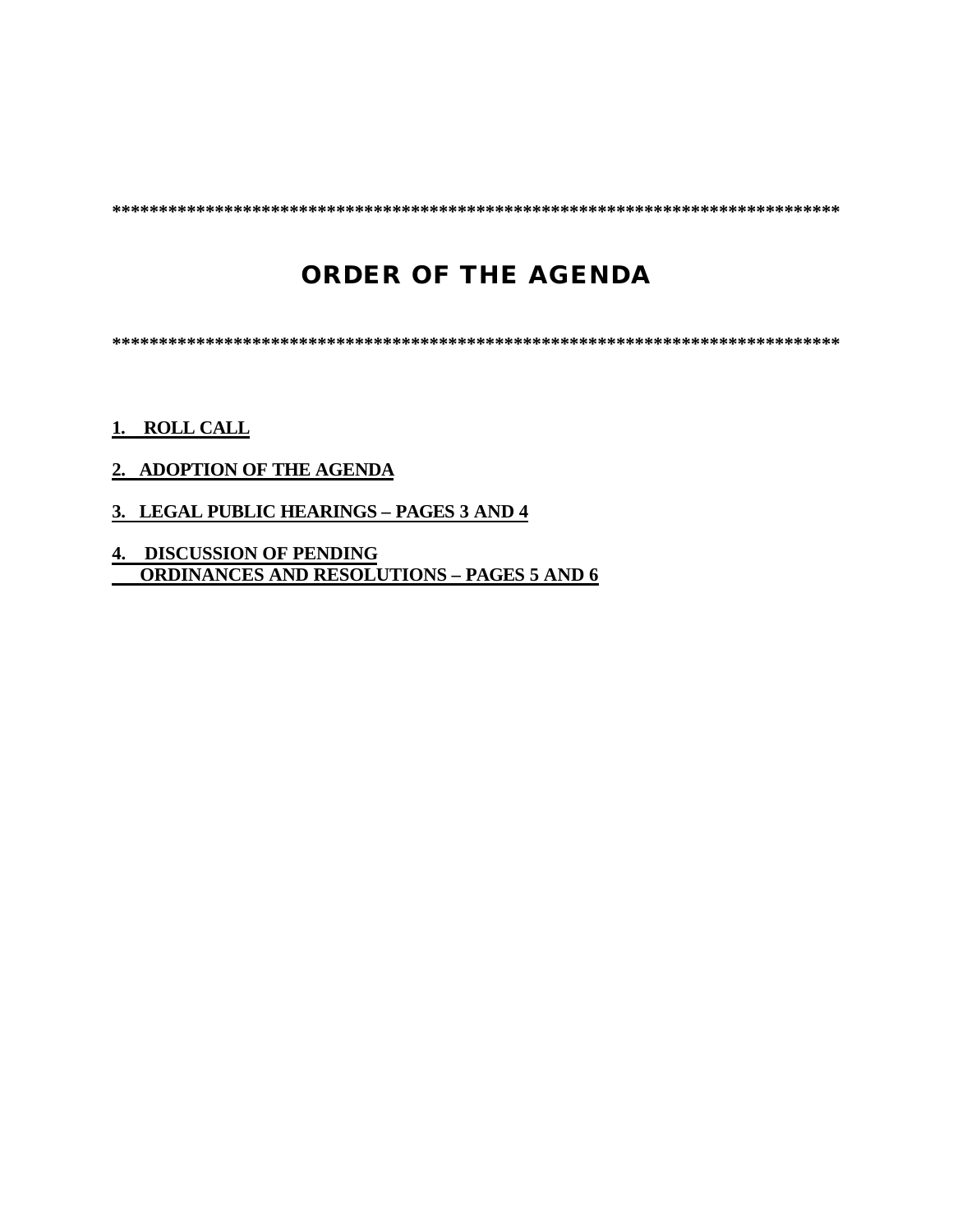## **LEGAL PUBLIC HEARINGS**

## **FINANCE COMMITTEE**

## *Elizabeth M. Brown – Chair Thomas E. Smith – Co-Chair All Council Members*

## **R-11-07-17**

**A CONFIRMING RESOLUTION designating an "Economic Revitalization Area" under I.C. 6-1.1-12.1 for property commonly known as 8222 Bluffton Road, Fort Wayne, Indiana 46809 (Arrotin Investments, LLC for Arrotin Plastic Materials, Inc.)**

**Total cost of \$945,000 – Real and personal Property improvements. Arrotin Plastic will make improvements to an existing facility and purchase new manufacturing equipment – 25 full-time jobs will be created as a result of the project**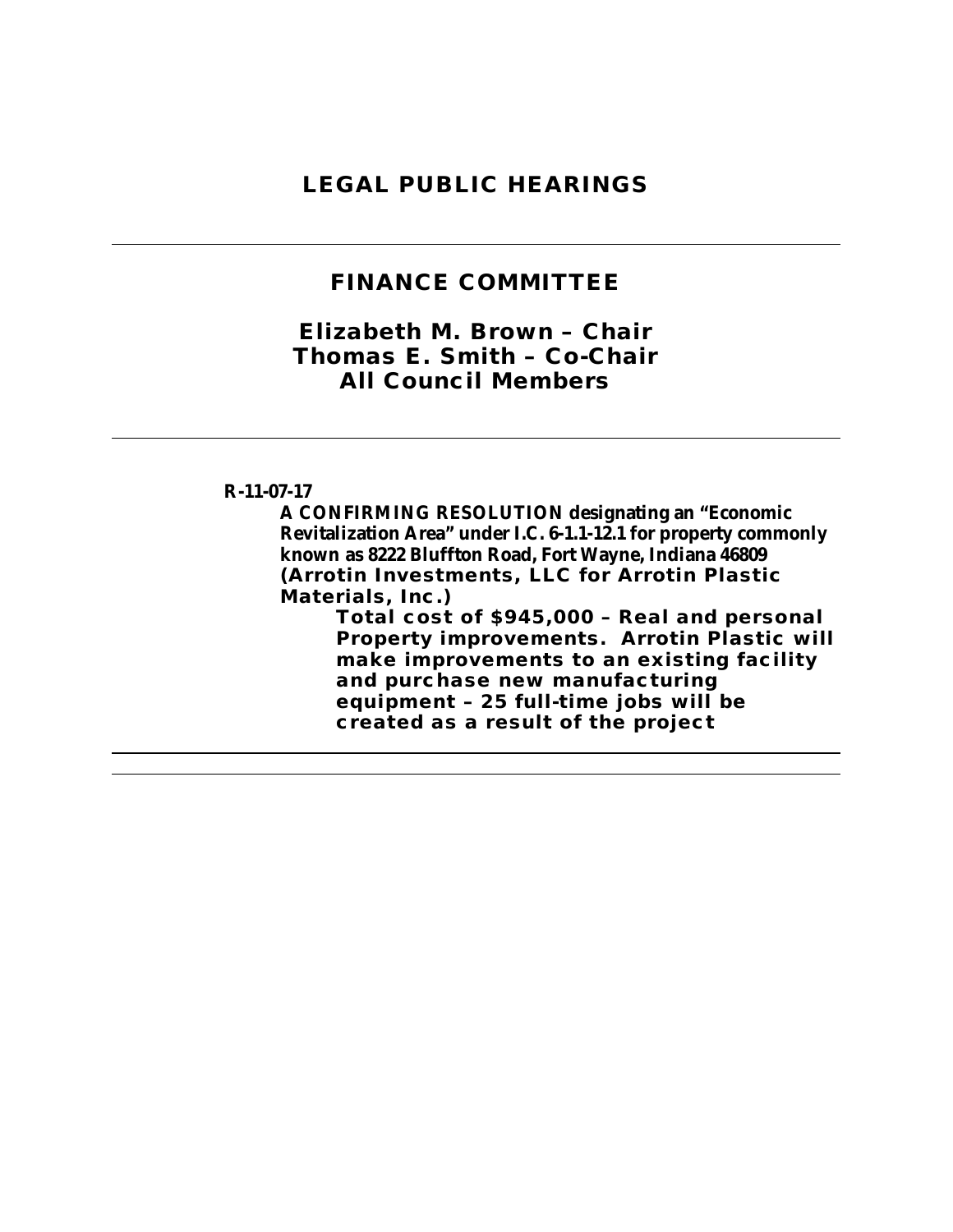*Thomas F. Didier – Chair John Shoaff – Co-Chair All Council Members*

## **ACTION**

**R-11-07-18**

**A RESOLUTION approving a Waiver of Noncompliance for a Late-Filed Application for the Economic Revitalization Area Deduction on Personal Property Improvements (Form 103 ERA and Form 103 EL) for D&M Enterprises, LLC d/b/a Custom Poly Packaging Approval of this resolution and granting a waiver of noncompliance will allow D&M** 

**Enterprises, to receive its personal property tax abatement that it will lose in 2012 due to late filed deduction forms**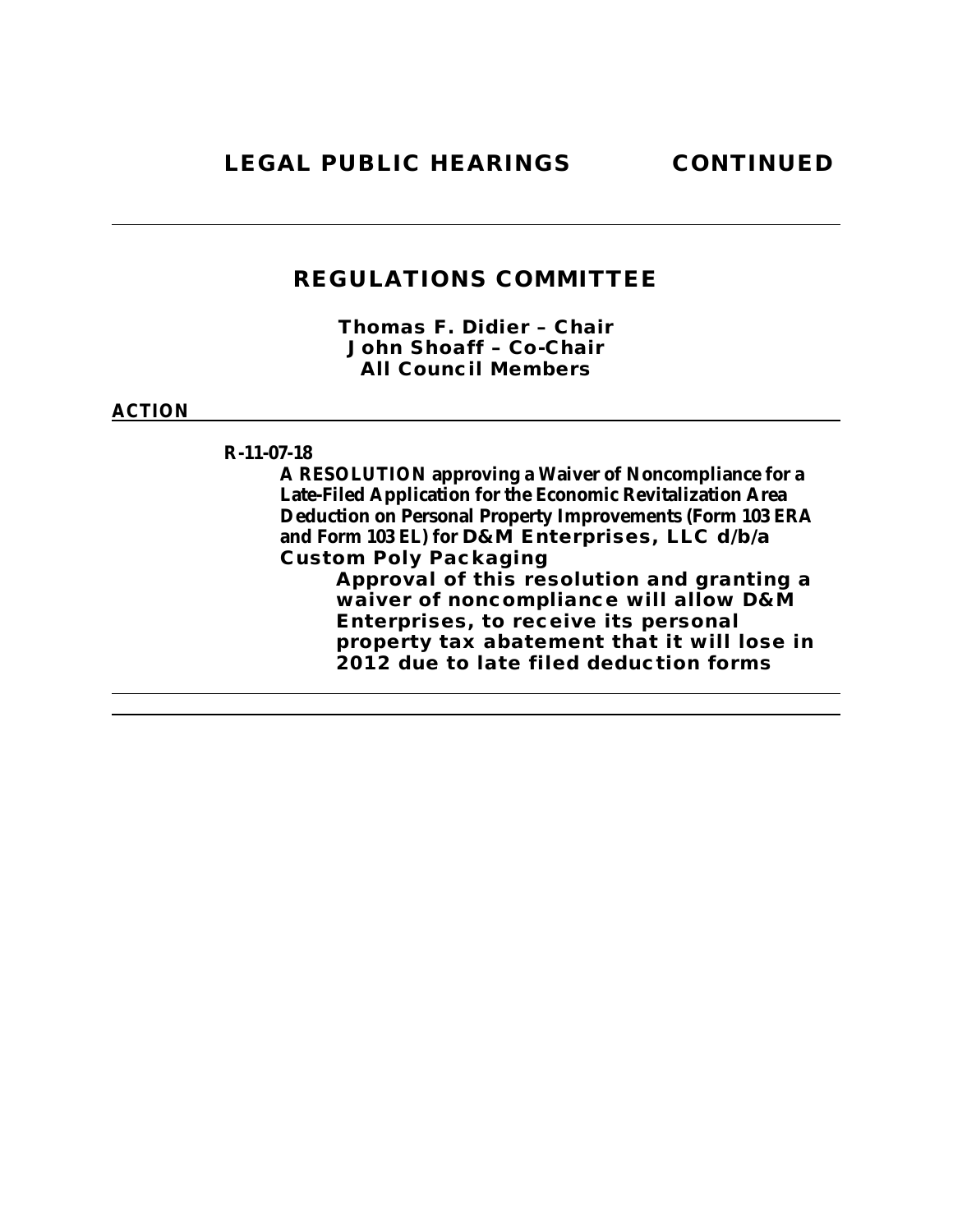# **ORDINANCES AND RESOLUTIONS UP FOR DISCUSSION**

**\*\*\*\*\*\*\*\*\*\*\*\*\*\*\*\*\*\*\*\*\*\*\*\*\*\*\*\*\*\*\*\*\*\*\*\*\*\*\*\*\*\*\*\*\*\*\*\*\*\*\*\*\*\*\*\*\*\*\*\*\*\***

# **CITY UTILITIES COMMITTEE**

**ACTION**

**No Ordinances or Resolutions up for discussion**

# **FINANCE COMMITTEE**

*Elizabeth M. Brown – Chair Thomas E. Smith – Co-Chair All Council Members*

## **R-11-07-17**

**A CONFIRMING RESOLUTION designating an "Economic Revitalization Area" under I.C. 6-1.1-12.1 for property commonly known as 8222 Bluffton Road, Fort Wayne, Indiana 46809 (Arrotin Investments, LLC for Arrotin Plastic Materials, Inc.) Total cost of \$945,000 – improvements will be made – 25 full-time jobs will be created**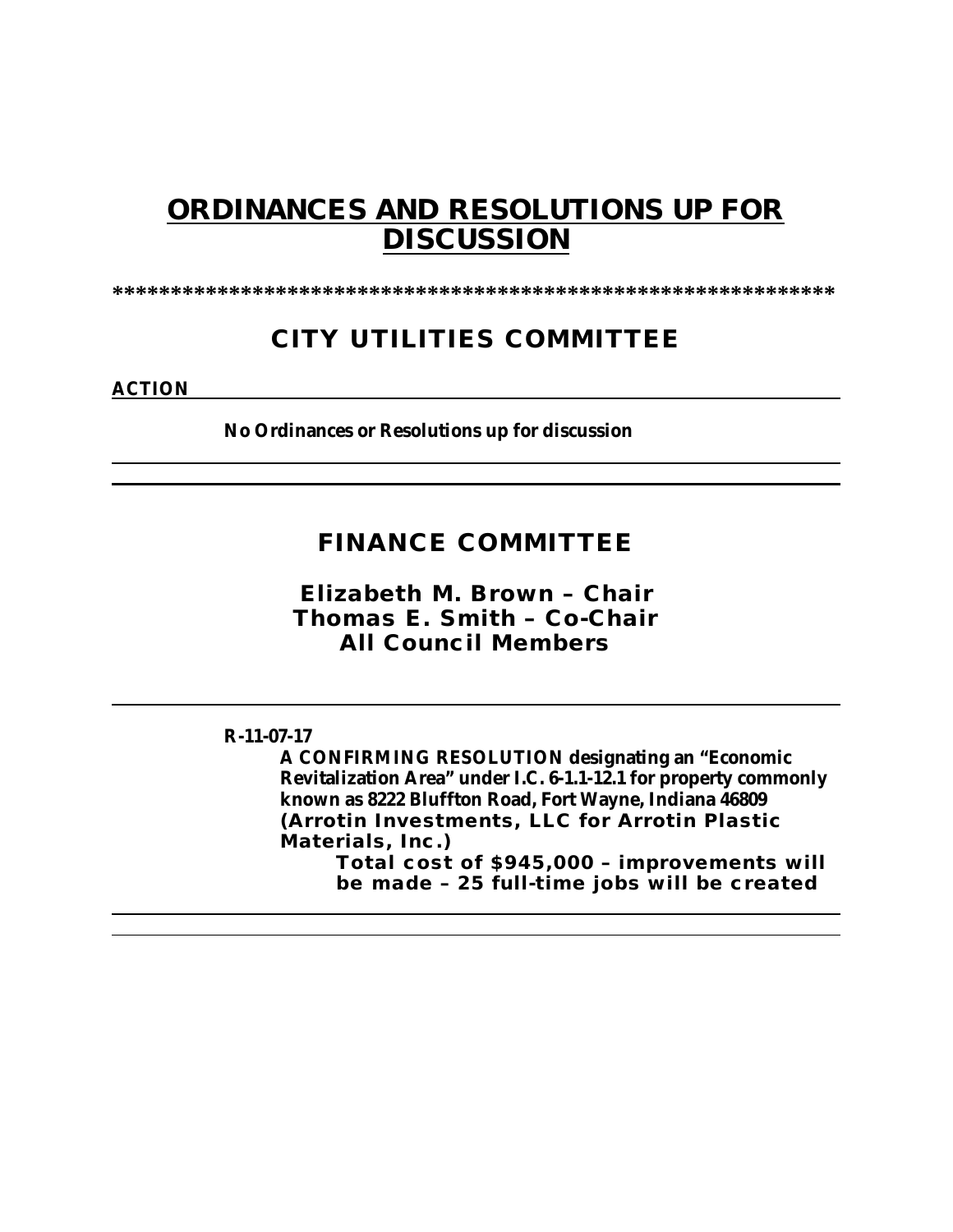## *Thomas F. Didier – Chair John Shoaff – Co-Chair All Council Members*

#### **ACTION**

#### **R-11-07-18**

**A RESOLUTION approving a Waiver of Noncompliance for a Late-Filed Application for the Economic Revitalization Area Deduction on Personal Property Improvements (Form 103 ERA and Form 103) for D&M Enterprises, LLC d/b/a Custom Poly Packaging**

**Approval of this resolution will allow D&M Enterprises, to receive its tax abatement in 2012**

# **PUBLIC WORKS COMMITTEE**

## **No Ordinances or Resolutions up for discussion**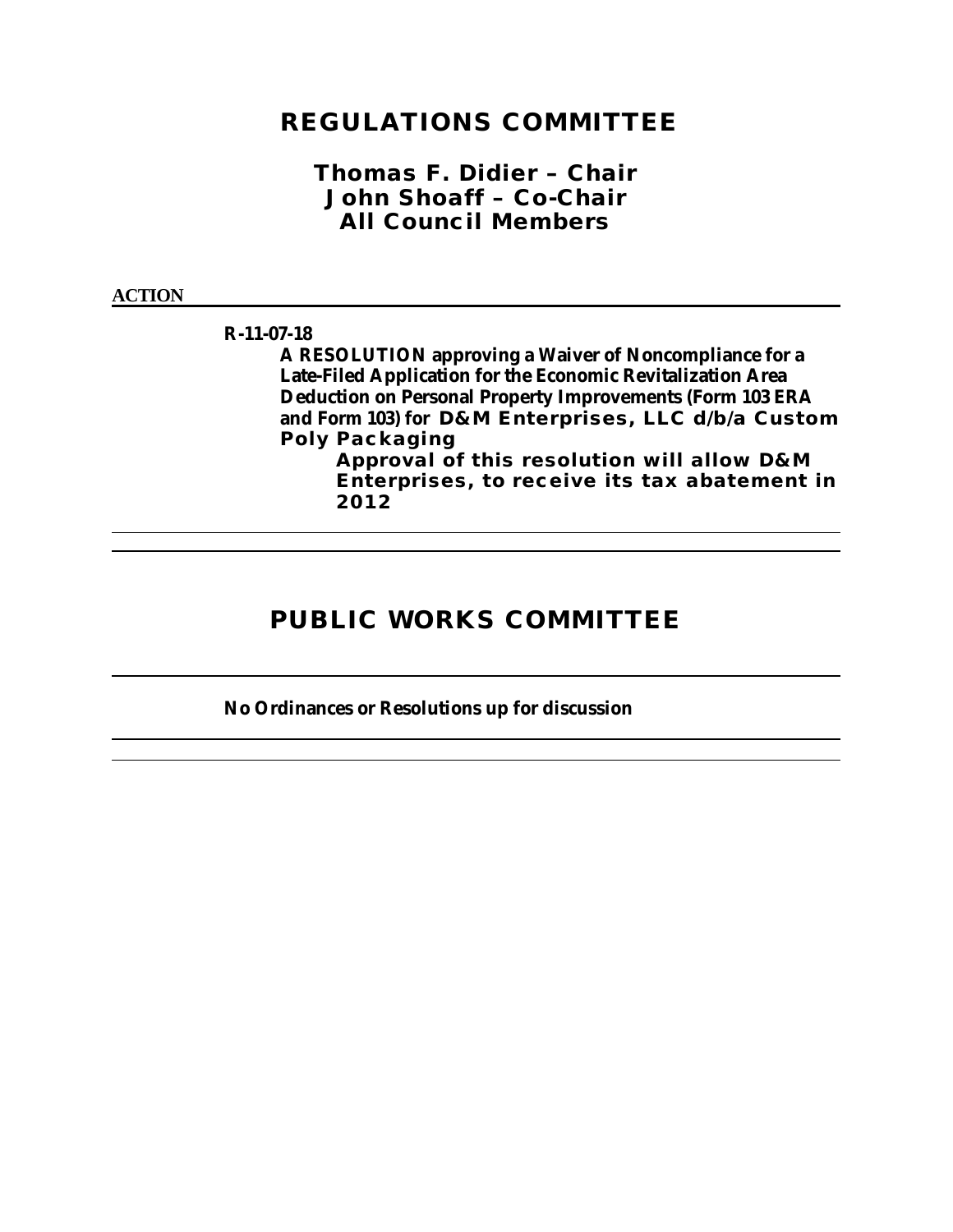# **REGULAR SESSION**

# **AGENDA**

# **FORT WAYNE COMMON COUNCIL**

# **AUGUST 9, 2011**

**REGULAR SESSION IMMEDIATELY FOLLOWING COMMITTEE SESSION ROOM 035 – COUNCIL COURTROOM GARDEN LEVEL – CITIZENS SQUARE** 

**PRESIDING OVER THE STANDING MITCH HARPER COMMITTEE OF THE COMMON COUNCIL PRESIDENT**

**SECRETARY OF THE REGULAR SANDRA E. KENNEDY SESSION OF THE COMMON COUNCIL CITY CLERK**

**LEGAL ADVISOR TO MEMBERS JOSEPH G. BONAHOOM OF THE COMMON COUNCIL COUNCIL ATTORNEY**

**BENDER\_\_\_\_\_\_\_\_, BROWN\_\_\_\_\_\_\_\_\_, DIDIER\_\_\_\_\_\_\_\_\_,**

**GOLDNER\_\_\_\_\_\_\_\_\_, HARPER\_\_\_\_\_\_\_\_\_, HINES\_\_\_\_\_\_\_\_\_,**

PAPE\_\_\_\_\_\_\_\_\_, SHOAFF\_\_\_\_\_\_\_\_, SMITH\_\_\_\_\_\_\_\_,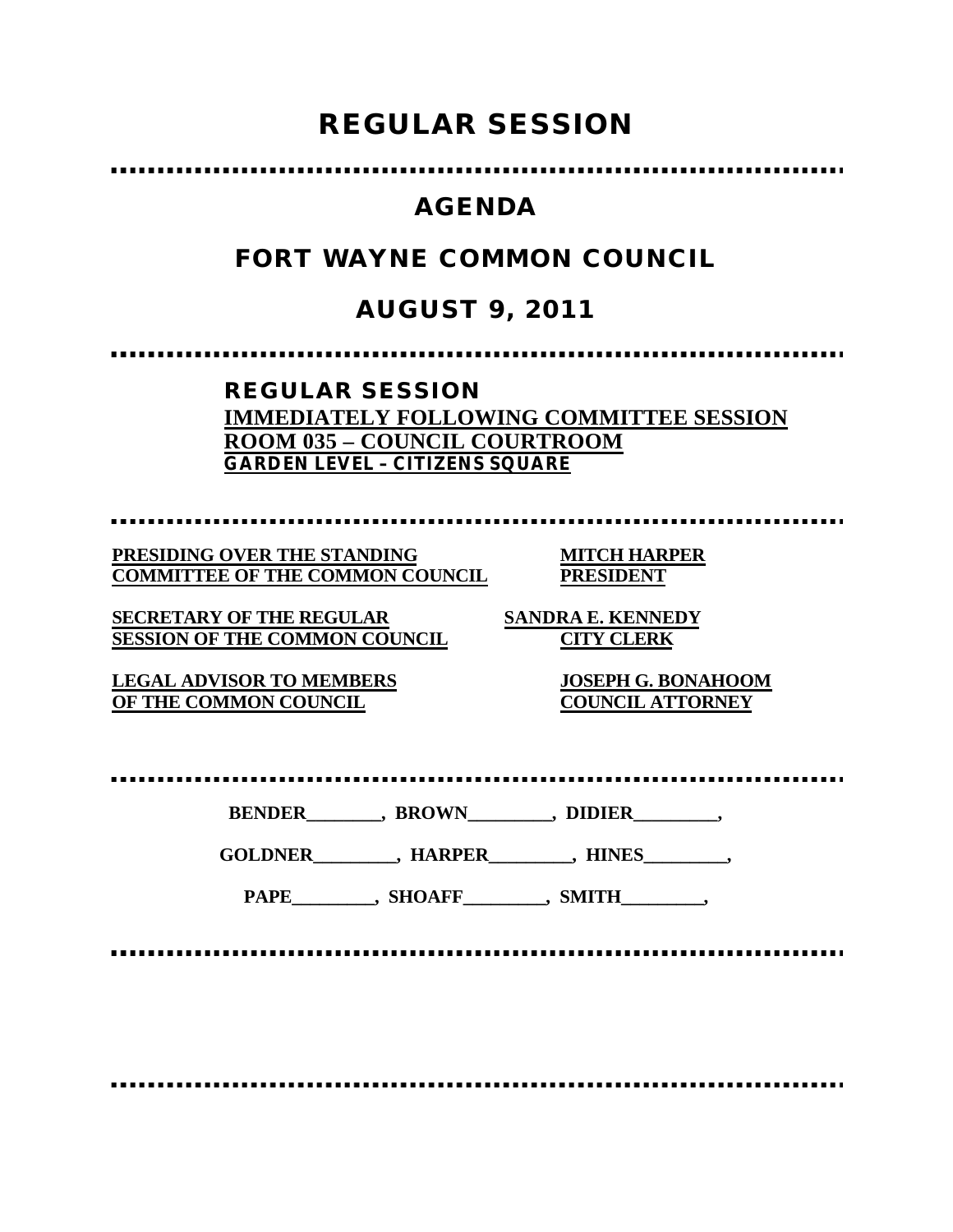# **ORDER OF THE AGENDA**

**PRESENTATION OF NATIONAL COLORS SERGEANT-AT-ARMS**

**ROLL CALL SANDRA E. KENNEDY CITY CLERK**

**ADOPTION OF THE AGENDA**

**PRESIDENT'S REPORT AND COMMENTS MITCH HARPER**

**PRESIDENT**

**COMMUNICATIONS :**

**FROM BOARD OF PUBLIC SAFETY – REGULATORY RESOLUTIONS (13)**

## **INTRODUCTION OF ORDINANCES AND RESOLUTIONS – PAGES 3 THRU 6**

**PASSAGE OF ORDINANCES AND RESOLUTIONS – PAGES 7 THRU 10**

**MISCELLANEOUS BUSINESS**

**CHAIR OPEN FOR COMMENTS – FROM CITIZENS AND COUNCIL MEMBERS**

**RETIREMENT OF COLORS**

**ADJOURNMENT**

# **ORDINANCES AND RESOLUTIONS UP FOR INTRODUCTION**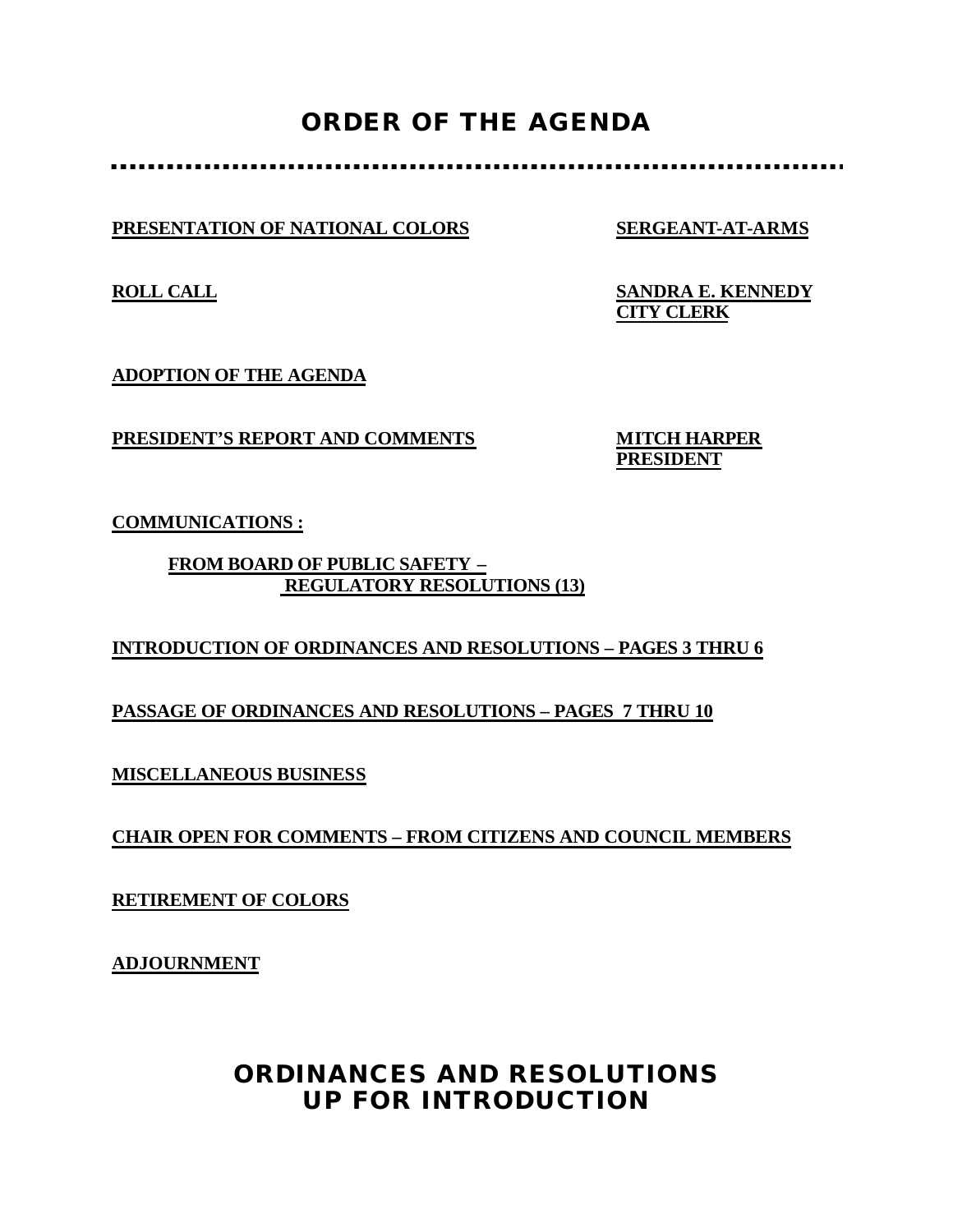# **CITY UTILITIES COMMITTEE**

*Marty Bender – Chair Glynn A. Hines – Co-Chair All Council Members*

## **ACTION**

**S-11-08-05**

**AN ORDINANCE approving Resolution 98-8-3-11-3 – The Stone Lake Storm Water Easement Agreement between Stone Lake Development, LLC and the City of Fort Wayne, Indiana, by and through the Fort Wayne Board of Storm Water Management Total cost of \$175,000 \$150,000 to be paid upon approval and \$ 25,000 by the end of the first quarter of 2012**

# **FINANCE COMMITTEE**

**No Ordinances or Resolutions up for introduction**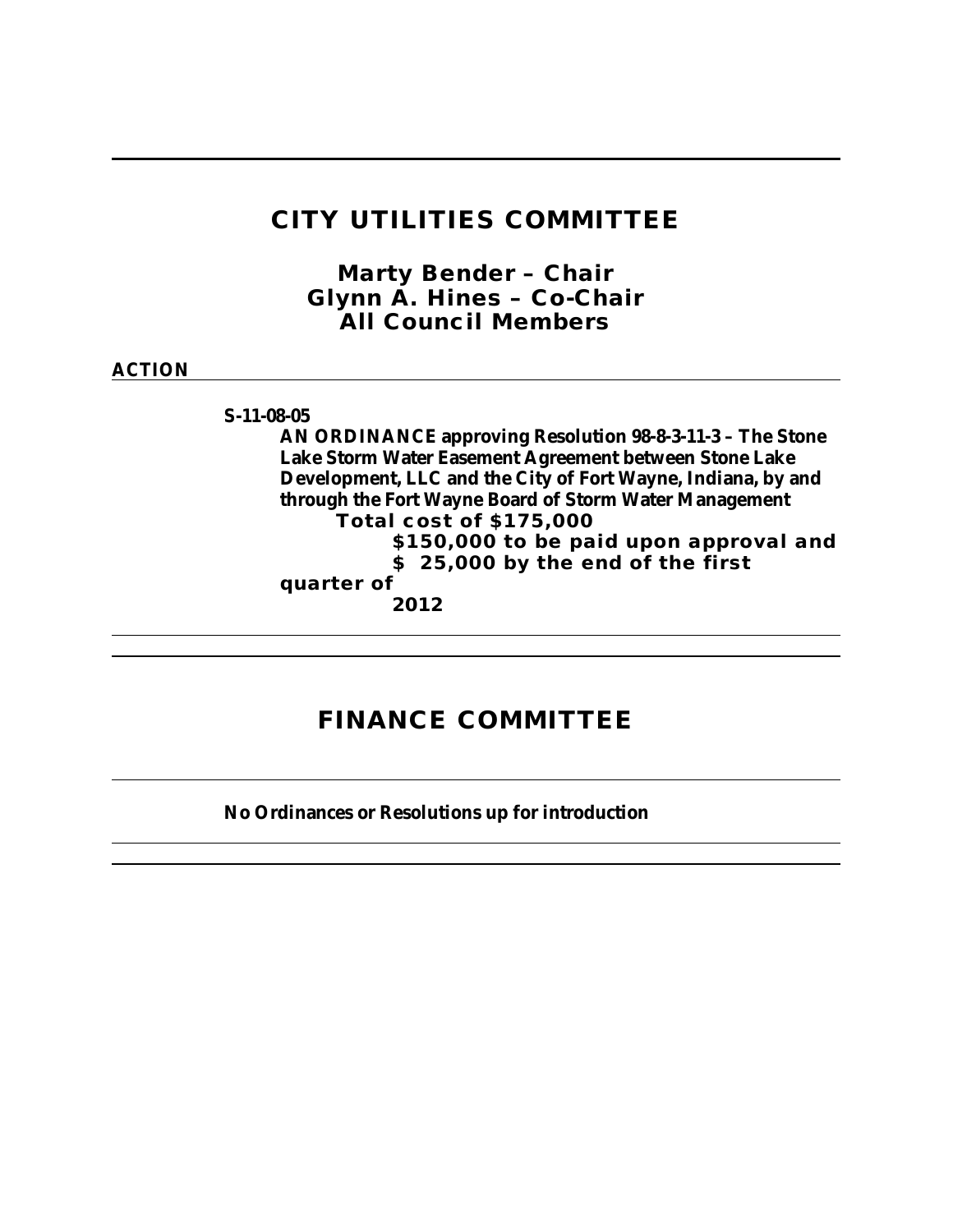*Thomas F. Didier – Chair John Shoaff – Co-Chair All Council Members*

### **ACTION**

**G-11-08-02**

**AN ORDINANCE amending 50.09 Garbage User Fee of the City of Fort Wayne, Indiana, Code of Ordinances Garbage User Fee**

> **Monthly single-family residential shall be \$9.95 per month, effective September 1,**

**2011**

**Monthly multi-family two-to-four residential Unit shall be \$19.90 per month effective September 1, 2011**

**G-11-08-06 AN ORDINANCE establishing the Solid Waste and Recycling Fund Section 50.03 will be amended to create a Solid Waste and Recycling Fund**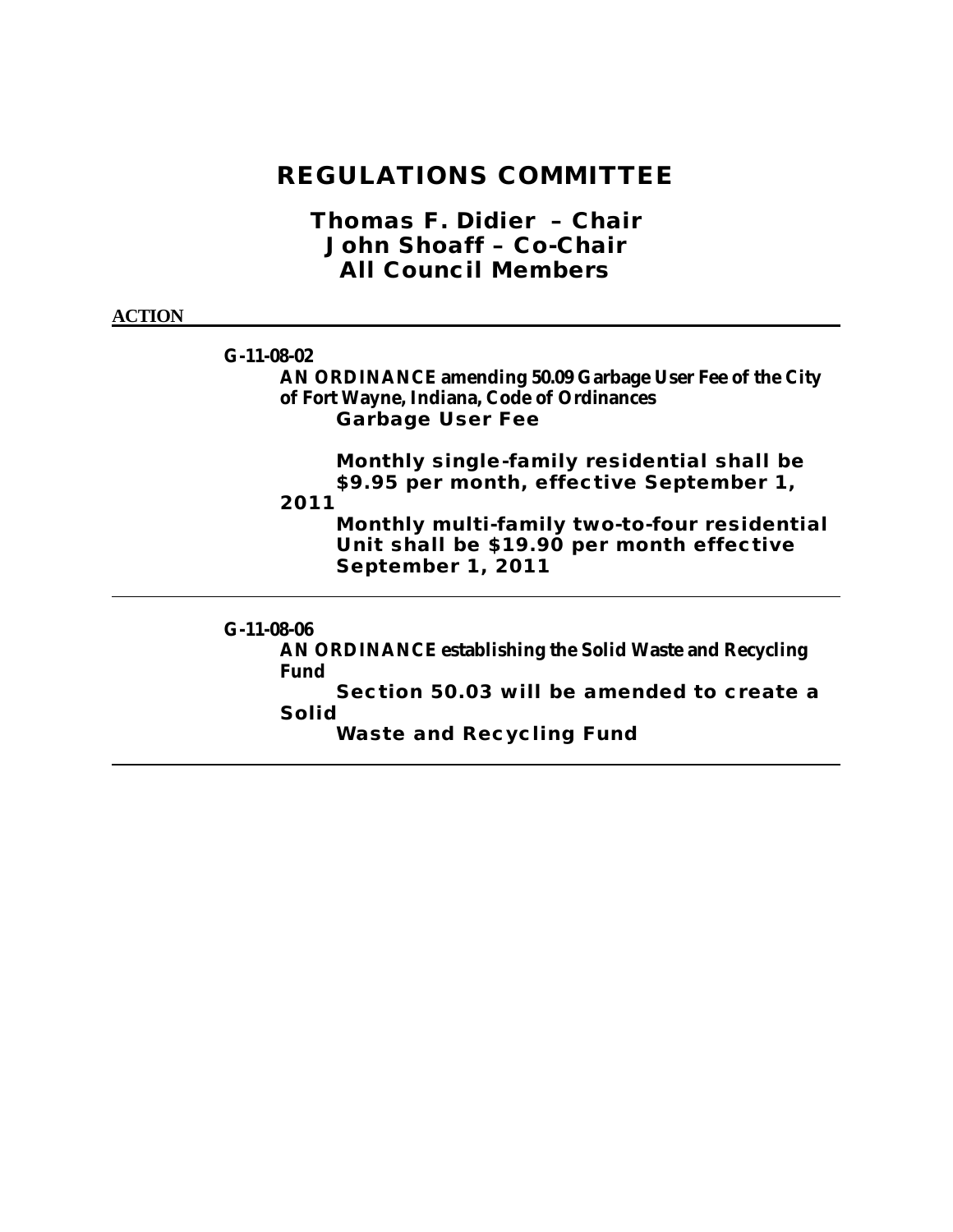# **REGULATIONS COMMITTEE CONTINUED**

## **ACTION**

**G-11-08-08**

**AN ORDINANCE amending Section 99.140 of the Fort Wayne Code of Ordinances**

**Amend Chapter 99 to delete Section 99.140, Paragraphs (A) and (B) Variety of Trees permitted to be planted along streets and replaced by 99.140 variety of trees permitted to be planted along streets** 

#### **Z-11-08-01**

**AN ORDINANCE amending the City of Fort Wayne Zoning Map Nos. D-11 and D-07 (Sec. 18 of Wayne Township) Property will be rezoned to RP-Planned Residential – to allow development of a senior apartment complex – located on South Bend Drive**

## **PUBLIC WORKS COMMITTEE**

*Tim Pape – Chair Karen E. Goldner – Co-Chair All Council Members*

### **S-11-08-03**

**AN ORDINANCE approving contract for the West Main Street Lighting Upgrade between City Lights and Signals, Inc. and the City of Fort Wayne, Indiana, in connection with the Board of Public Works**

**Total cost of \$232,287.50**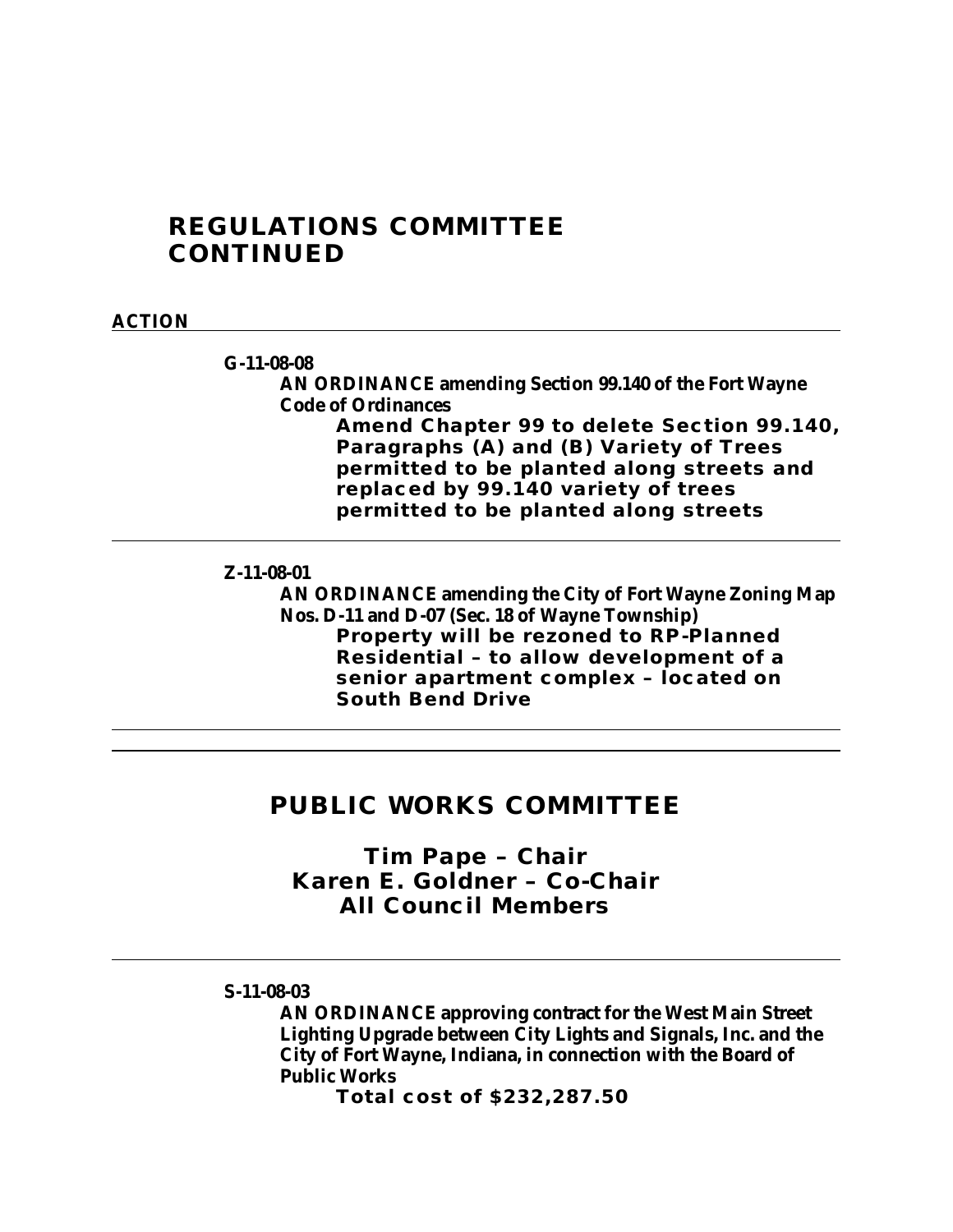# **PUBLIC WORKS COMMITTEE CONTINUED**

### **ACTION**

**S-11-08-04**

**AN ORDINANCE approving the awarding of ITB #3410 – purchase of one (1) 3.0 CY Wheel Loader by the City of Fort Wayne, Indiana, by and through its Department of Purchasing and MacDonald Machinery for the Fort Wayne Street Department Total cost of \$109,775**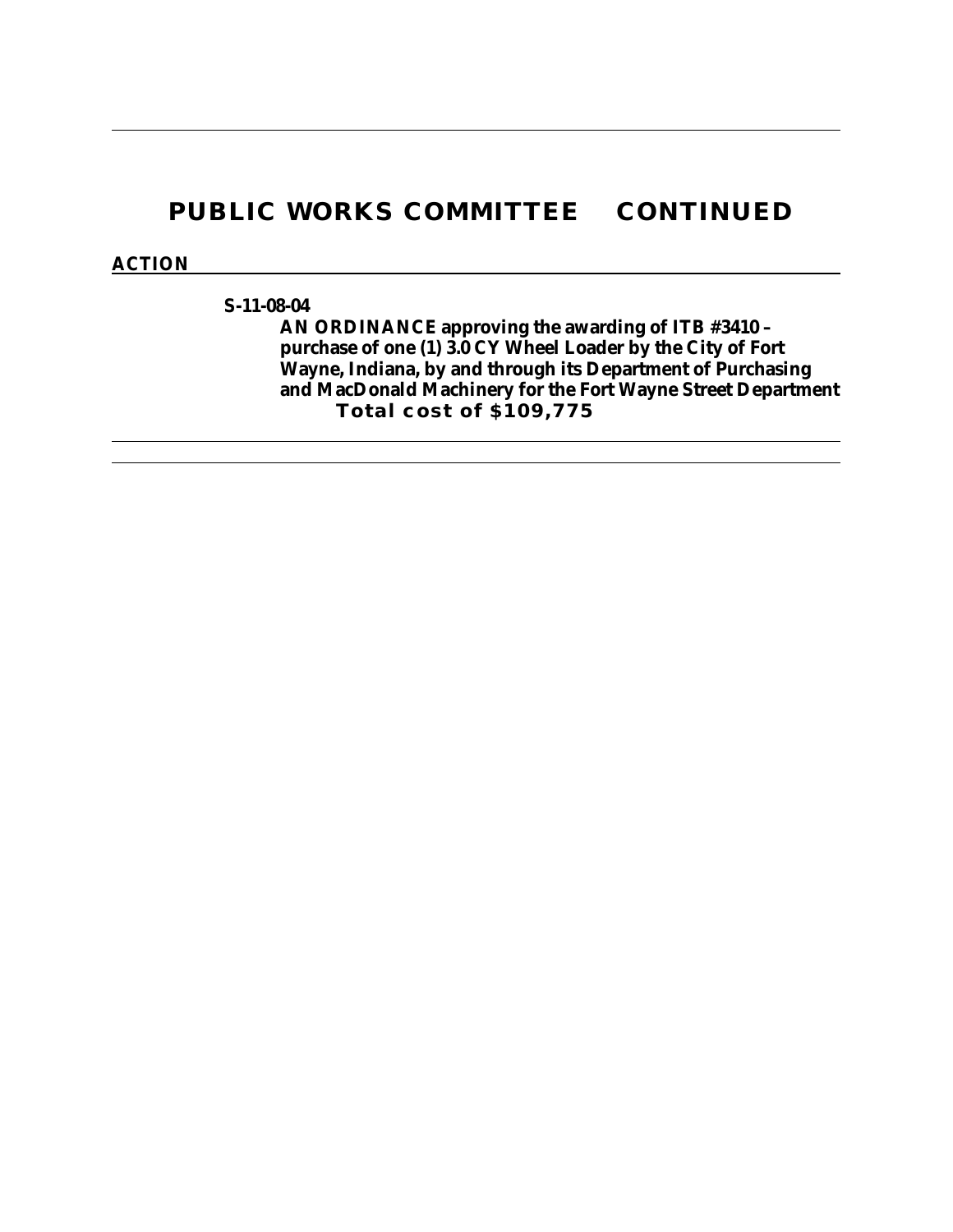# **ORDINANCES AND RESOLUTIONS UP FOR PASSAGE**

# **CITY UTILITIES COMMITTEE**

*Marty Bender – Chair Glynn A. Hines – Co-Chair All Council Members*

### **ACTION**

**DO PASS S-11-07-20**

**AN ORDINANCE approving Construction Contract for CS Pond 1 – Sediment Disposal Phase 1 – Res. #2409-2011, W.O. #75642 between National Salvage & Service Corp. and the City of Fort Wayne, Indiana, in connection with the Board of Public Works Total cost of \$303,650**

**DO PASS S-11-07-21**

**AN ORDINANCE approving agreement for Water Pollution Control Plant Combined Sewage Pump Station Ductile Iron Piping Procurement: Res. #2283-2010-P7, W.O. #75666 between American Cast Iron Pipe Company and the City of Fort Wayne, Indiana, in connection with the Board of Public Works Total cost of \$702,000**

#### **DO PASS S-11-07-22**

**AN ORDINANCE approving construction contract for WPCP Digester Improvements Structural and Electrical Building – Res. #2188-2009 W.O. #75386 between Hagerman Inc. and the City of Fort Wayne, Indiana, in connection with the Board of Public Works**

**Total cost of \$5,672,000.50**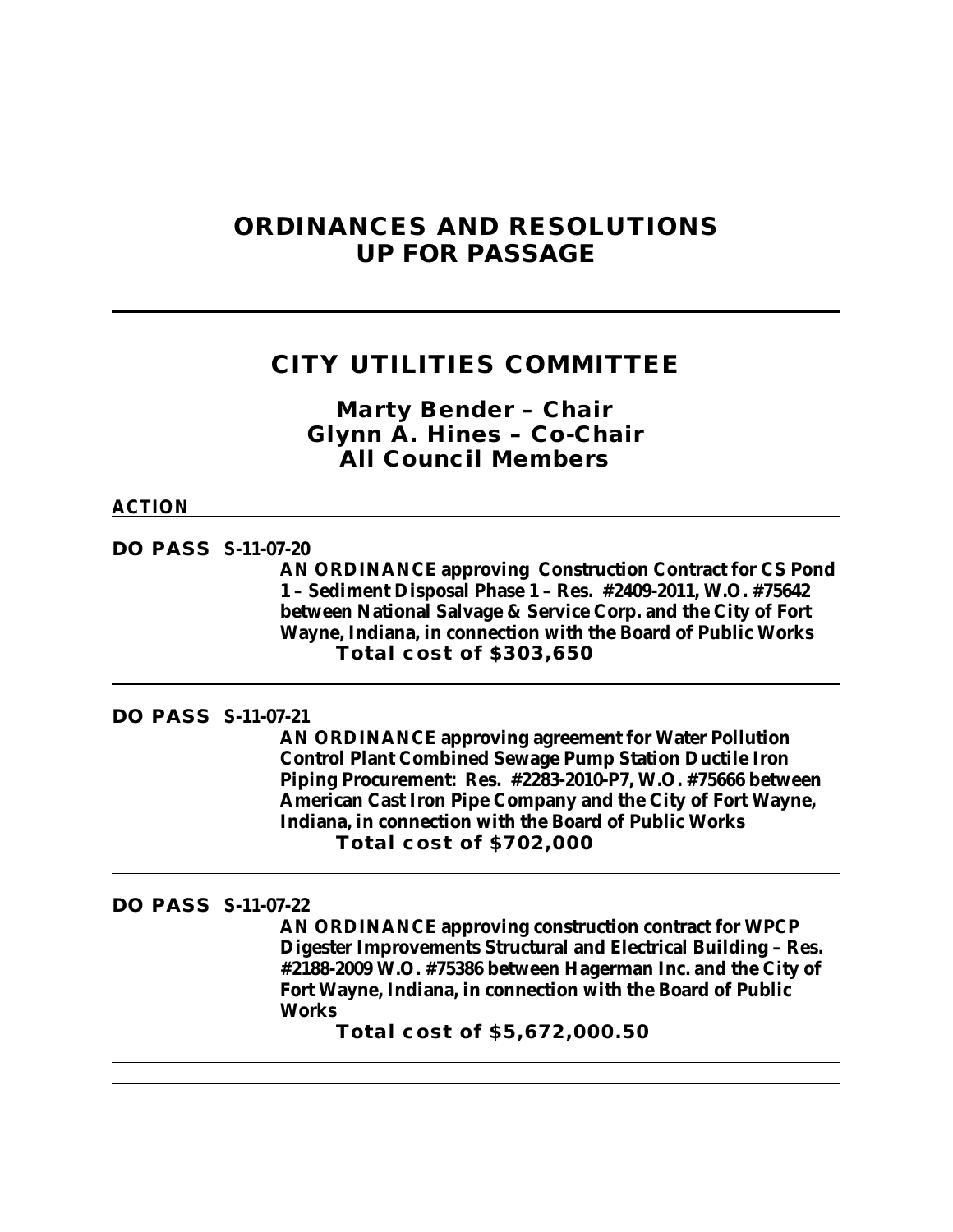## **FINANCE COMMITTEE**

*Elizabeth M. Brown – Chair Thomas E. Smith – Co-Chair All Council Members*

#### **ACTION**

### **R-11-07-17**

**A CONFIRMING RESOLUTION designating an "Economic Revitalization Area" under I.C. 6-1.1-12.1 for property commonly known as 8222 Bluffton Road, Fort Wayne, Indiana 46809(Arrotin Investments, LLC for Arrotin Plastic Materials, Inc.)**

**Total cost of \$945,000 – Personal property Improvements will be made – 25 full-time jobs will be created**

### **DO PASS S-11-07-12**

**AN ORDINANCE approving the awarding of ITB #3402- Demolitions and Lot Restorations by the City of Fort Wayne, Indiana, by and through its Department of Purchasing and Oxendine, Martin's, Lunz and Great Lakes for the Department of Neighborhood Code Enforcement Total** 

| <b>al COSt Of \$105,389</b> |          |
|-----------------------------|----------|
| Oxendine                    | \$62,539 |
| Martin's                    | \$6,600  |
| Lunz                        | \$2,570  |
| <b>Great Lakes</b>          | \$33,680 |
|                             |          |

#### **DO PASS S-11-07-13**

**AN ORDINANCE approving the awarding of ITB #3404 – Ash Tree Removal for 2011 by the City of Fort Wayne, Indiana, by and through its Department of Purchasing and Asplundh Tree Experts for the Parks and Recreation Department Total cost of \$573,933**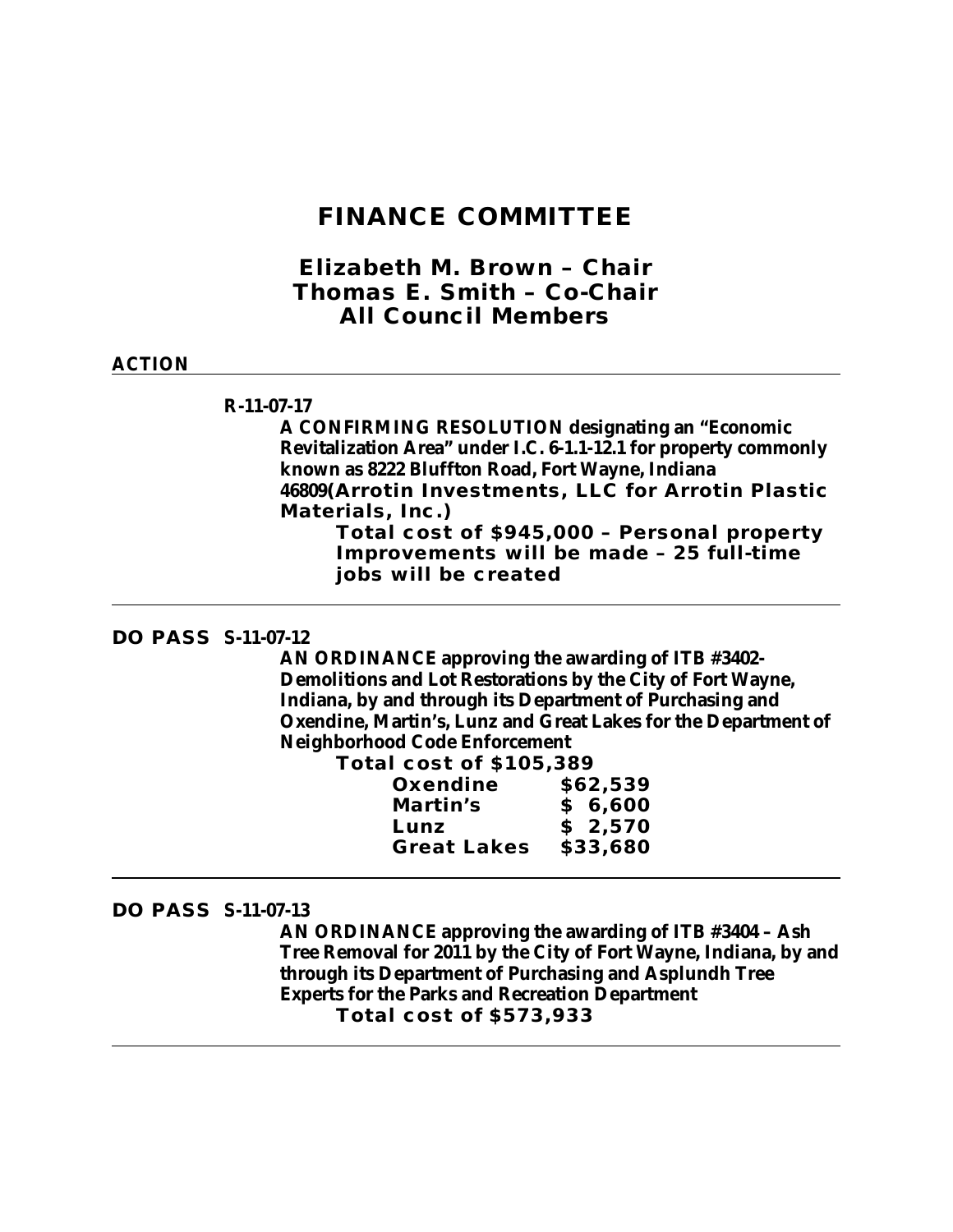# **FINANCE COMMITTEE CONTINUED**

#### **ACTION**

## **DO PASS S-11-07-14 (AS AMENDED)**

**AN ORDINANCE approving the awarding of purchase of a new Dive Truck by the City of Fort Wayne, Indiana, by and through its Department of Purchasing and Pierce/Global for the Fort Wayne Fire Department Total cost of \$313,930**

### **DO PASS S-11-07-15**

**AN ORDINANCE approving the awarding of purchase of two (2) new fire engines through A GSA contract by the City of Fort Wayne, Indiana, by and through its Department of Purchasing and Sutphen Corporation for the Fort Wayne Fire Department Total cost of \$764,370**

#### **DO PASS S-11-07-19**

**AN ORDINANCE approving the awarding of Construction Contract for renovations at Fire Station #1: Resolution #98-5-18- 11-2 – by the City of Fort Wayne, Indiana, by and through its Department of Purchasing and Schenkel & Sons, for the Fort Wayne Fire Department Total cost of \$485,000**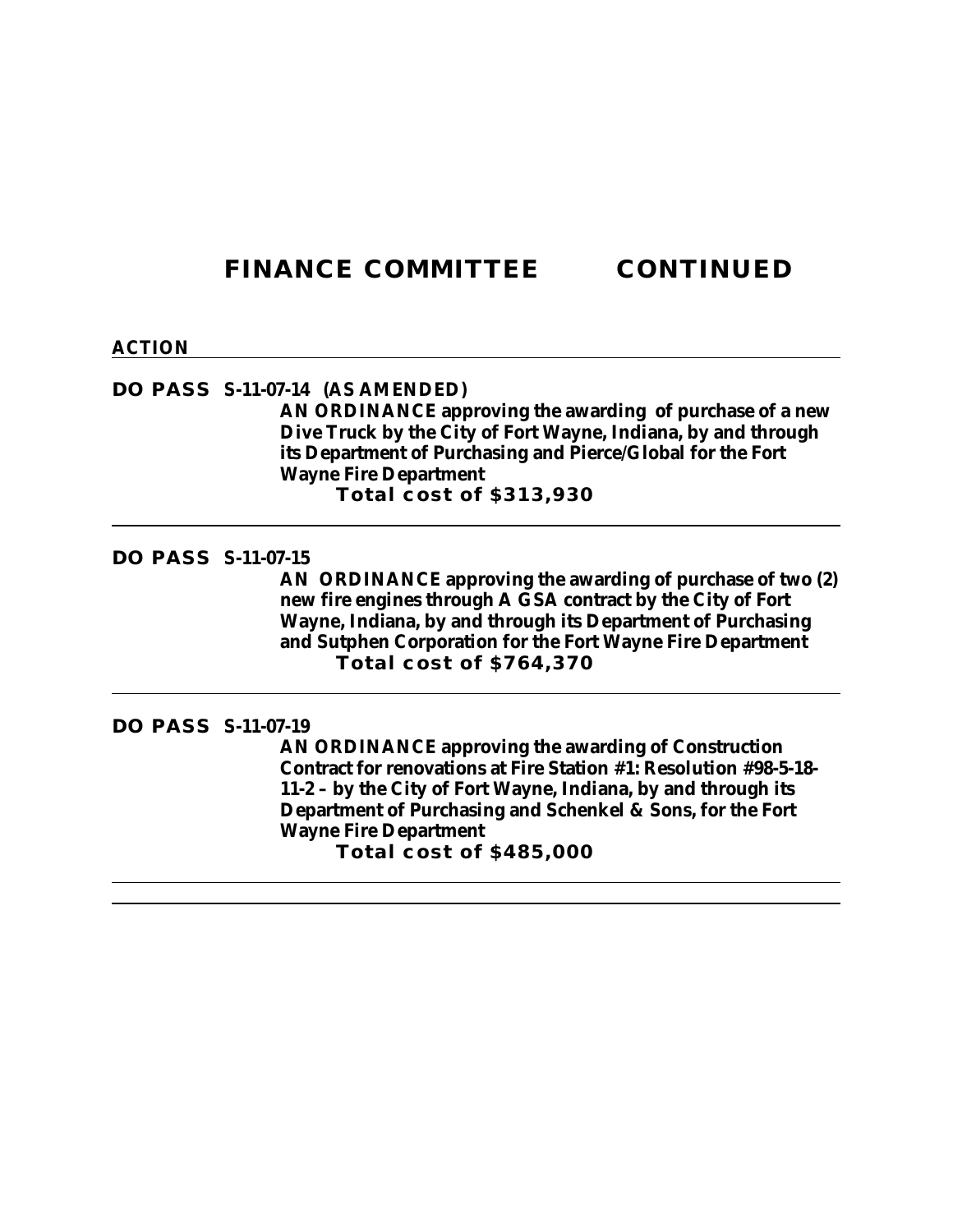*Thomas F. Didier – Chair John Shoaff – Co-Chair All Council Members*

#### **ACTION**

**R-11-07-18**

**A RESOLUTION approving a Waiver of Noncompliance for a Late-Filed Application for the Economic Revitalization Area Deduction on Personal Property Improvements (Form 103 ERA and Form 103 EL) for D&M Enterprises, LLC d/b/a Custom Poly Packaging Approval of this resolution will allow D&M** 

**Enterprises to receive its personal property tax abatement**

# **PUBLIC WORKS COMMITTEE**

**No Ordinances or Resolutions up for passage**

**PREPARED BY THE OFFICE SANDRA E. KENNEDY OF THE CITY CLERK CITY CLERK**